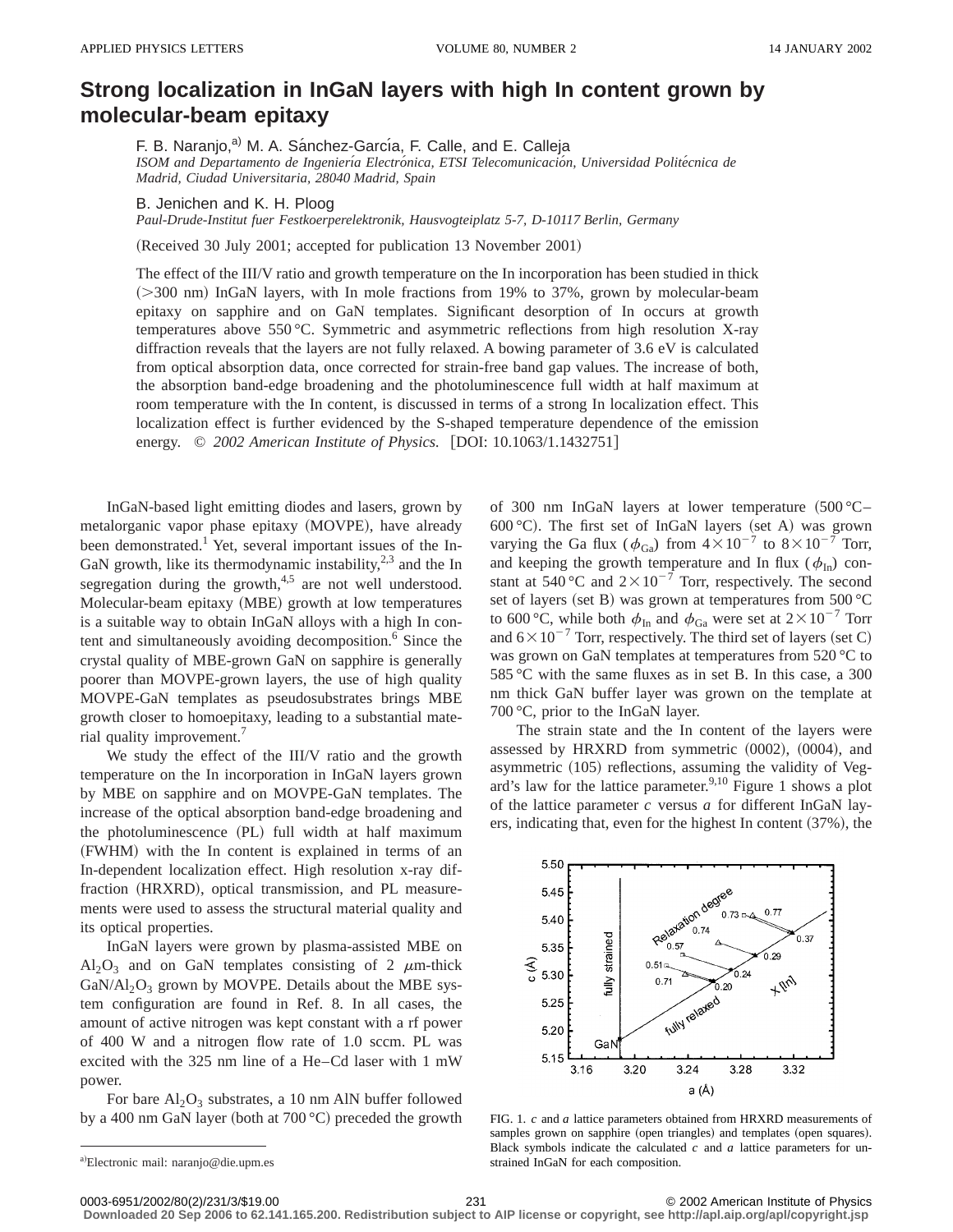

FIG. 2. Low temperature PL spectra of InGaN layers from set A, grown on sapphire at 540 °C with Ga-beam equivalent pressure of (a)  $4 \times 10^{-7}$  Torr, (b)  $6 \times 10^{-7}$  Torr, and (c)  $8 \times 10^{-7}$  Torr. The indium content is specified for each sample. Insert: Low temperature PL emission peak of InGaN layers from set B ( $\phi_{Ga}$  and  $\phi_{In}$  fixed at  $6\times10^{-7}$  Torr and  $2\times10^{-7}$  Torr, respectively) as a function of growth temperature.

degree of relaxation is not 100%. This relaxation degree depends slightly on the substrate used, and it increases with In content and layer thickness.

Figure 2 shows low temperature PL spectra of the layers from set A. A single near band-gap emission is observed in all layers. The In content, estimated from HRXRD data, decreases with increasing  $\phi_{Ga}$  (37% to 20% for  $\phi_{Ga}$  from 4  $\times 10^{-7}$  to  $8\times 10^{-7}$  Torr), while metal droplets develop on the surface. This decrease of In content with increasing  $\phi_{Ga}$ corresponds to the alloy linear dependence with the IIIelement flux ratios. On the other hand, the PL intensity increases with  $\phi_{Ga}$ , while the reflection high-energy electron diffraction (RHEED) pattern changes from spotty to streaky. In addition, the morphology of the layers, analyzed by scanning electron microscopy, also improves when  $\phi_{Ga}$  increases. This layer quality improvement with increasing  $\phi_{Ga}$  is due to changes in the stoichometric conditions (III/V ratio), from N rich to matching stoichiometry  $(III/V=1)$ .

The set B layers, grown from 500 °C to 600 °C, show PL spectra with a blueshift for growth temperatures above 550 °C, due to the thermal In desorption process<sup>11-13</sup> (insert in Fig. 2). Below 540 °C, the mobility of the In adatoms at the growth front is reduced and the RHEED pattern becomes spotty. The degradation of the optical quality of the InGaN layers grown at low temperature is observed as an increase of the PL FWHM (from  $180$  to  $368$  meV for samples grown at 565 °C and 505 °C, respectively). A similar temperature effect on the In content is observed in InGaN layers grown on GaN templates (set C). These layers show a much higher  $PL$ intensity than similar InGaN layers grown an  $Al_2O_3$ , as expected. The Fabry–Perot oscillations in both PL and transmittance spectra (Fig. 3) give an estimate of the resonant cavity length, in very good agreement with the total structure thickness  $(GaN$  template+GaN buffer+InGaN layer=2.72  $\mu$ m).

The bowing parameter of the InGaN system was estimated from transmission data and HRXRD results. The ''effective'' band gap,  $E_{G,eff}$  and the absorption edge broadening  $\Delta E$  of the alloy were derived from a sigmoidal absorption



FIG. 3. RT PL and transmittance spectra of an InGaN layer with 20% of In from set C, grown at 560 °C on a GaN template. Fabry–Perot fringes can be observed in both spectra.

$$
\alpha(E) = \frac{\alpha_0}{1 + \exp\frac{E_{G,\text{eff}} - E}{\Delta E}},\tag{1}
$$

where absorption is derived from transmission through the relation  $\alpha(E) \propto -\ln(T)$  which neglects interface reflection losses and optical scatter. The gap energy is corrected to relaxed InGaN by using  $dE_G/d\epsilon_{\parallel}=14.5$  eV (Ref. 16) and considering the strain measured in the layers. The energy difference between  $E_{G, \text{eff}}$  and PL emissions [both at room  $temperature (RT)]$  increases with In content, likely due to an enhanced In fluctuation that induces strong localization for In contents above  $15\%$ .<sup>14</sup> The obtained bowing parameter value, 3.6 eV, agrees well with previous estimates of Wetzel *et al.*<sup>17</sup>  $(3.8 \text{ eV})$  in samples grown by MOVPE. The calculated absorption edge broadening  $(\Delta E)$  correlates with the PL FWHM at RT, both increasing with the In content, giving  $153±5$  ( $\Delta E$ ) and  $186±10$  meV for 20% In, and  $210±5$  $(\Delta E)$  and  $257 \pm 10$  meV for 27% In, in good agreement with previous data.15,18

Figure 4 shows the temperature evolution of the PL emission energy and FWHM of an  $In_{0.2}Ga_{0.8}N$  layer grown on a GaN template. For temperatures below 200 K, a redshift of the PL peak is observed, followed by a blueshift above 200 K ("S-shaped" emission shift). This behavior can be explained by assuming a distribution of potential minima for electrons and holes due to different In compositions (local fluctuations). At low  $T$ , the photogenerated electron–hole pairs are randomly distributed among the potential minima, without enough thermal energy to thermalize to the lowest energy states. As the temperature increases  $(25–200 \text{ K})$ , the thermally activated carriers move to the lowest potential minima, and the emission redshifts while the FWHM decreases. Further temperature increases  $(200–300 \text{ K})$  provide enough energy for the electron–hole pairs to populate higher energy states, leading to a blueshift and to an increase of the FWHM.15,18 This effect, together with the increase of the absorption band edge and the FWHM of the RT-PL emission with the In content, supports the hypothesis of the existence of a strong In dependent localization in these layers. This localization effect has been modeled as arrays of InN quan-

approximation given by:<sup>14,15</sup><br>Downloaded 20 Sep 2006 to 62.141.165.200. Redistribution subject to AIP license or copyright, see http://apl.aip.org/apl/copyright.jsp